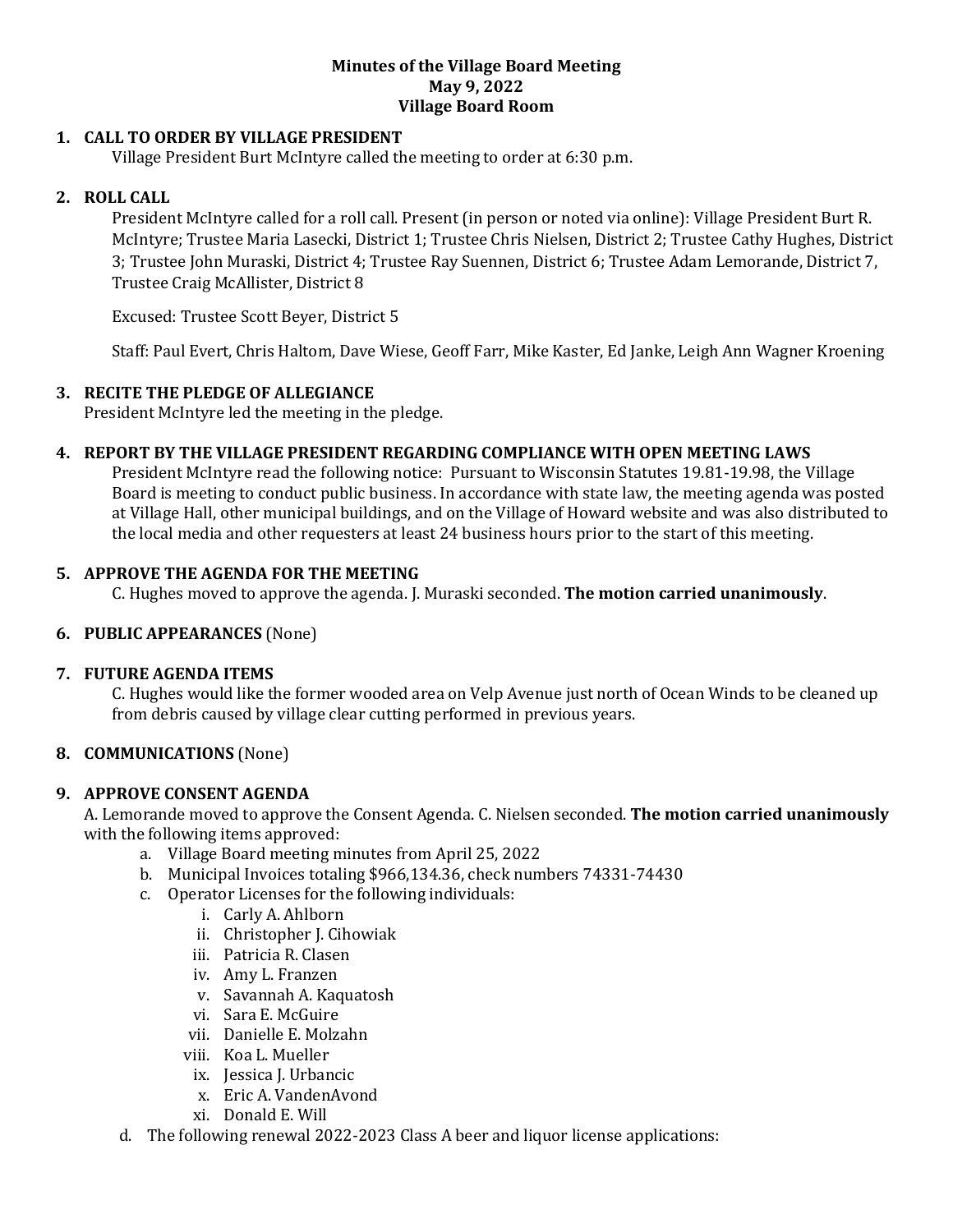# **Village Board Meeting Agenda, May 9, 2022** Page 2 of 3

|    | American Petroleum d/b/a Howard Central BP, 2002 Velp Ave. Himanshu Goel-Agent                 |                              |
|----|------------------------------------------------------------------------------------------------|------------------------------|
|    | LTB Shell d/b/a Townline Shell 1773 Cardinal Lane                                              | <b>Timothy Bui-Agent</b>     |
|    | Velp Ave. Mobil Mart, 1855 Velp Ave.                                                           | Sumit M. Patel               |
|    | Velp Gas d/b/a Express, 1618 Velp Ave.                                                         | Sarbjit Singh-Agent          |
|    | Woodman's Food Market, 2400 Duck Creek Parkway                                                 | Brenda Raisbeck-Kosman-Agent |
| e. | The following renewal 2022-2023 Class B beer license applications:                             |                              |
|    | Razor Axe LLC, 2331 Velp Ave. Suit N                                                           | Justin David-Agent           |
|    | Brown Co. Sportsmen's Club, 1711 W Deerfield Ave.                                              | Stephen Brunmeier-Agent      |
| f. | The following renewal 2022-2023 Class B beer and liquor license applications:                  |                              |
|    | FR Marshall Enterprises d/b/a Josephine's Pizza & Pastaria, 2560 Glendale Ave.                 |                              |
|    | Frank R. Marshall-Agent                                                                        |                              |
|    | Iron Duck LLC d/b/a Iron Duck, 2525 Velp Ave.                                                  | Caleb Suda-Agent             |
|    | Gilligan's, 1985 Velp Ave.                                                                     | Chris Knutson-Agent          |
|    | River St. Pier, 1984 Velp Ave.                                                                 | Lori J McClure-Agent         |
| g. | The renewal 2022-2023 Class C wine license application for New Perspectives - Howard, 2790 Elm |                              |
|    | Tree Hill Court (Darin Duvall, agent)                                                          |                              |
|    |                                                                                                |                              |

- h. The Temporary Class B Retailer's License for Providence Academy for the Annual Fundraising Gala 6 to 9 p.m. May 14, 2022 at 3435 Shawano Ave.
- i. The Temporary Class B Retailer's License for Misfit Mutts Dog Rescue for the Mutts and Microbrews event 4 to 8 p.m. July 16, 2022 at 991 N. Military Ave.

## **10. UNFINISHED BUSINESS OR OLD BUSINESS ITEMS** (None)

## **11. NEW BUSINESS ITEMS**

**a. Review and take action on accepting the 2021 audit report from Hawkins Ash CPAs on the annual financial statements after the auditor gives the report**

Randy Miller of Hawkins Ash CPAs provided a report reviewing the audit of the 2021 financial statements, including the communication with governance and management advisory comments. R. Suennen moved to approve the 2021 audit report from Hawkins Ash CPAs on the annual financial statements. J. Muraski seconded. **The motion carried unanimously.**

- **b. 6:35 p.m. Public Hearing regarding "Proposed Special Assessments on Evergreen Avenue"** M. Kaster reviewed the Evergreen Avenue project, the assessment schedule, and the exception for laterals on VH-224. B. McIntyre opened the public hearing. Nobody spoke. B. McIntyre closed the public hearing.
- **c. Review and take action on Final Resolution 2022-10, authorizing the levying of special assessments on Evergreen Avenue**

C. Nielsen moved to approve Final Resolution 2022-10, authorizing the levying of special assessments on Evergreen Avenue, with the exception that the laterals on VH-224 will fall under the Type B deferred assessment plan. J. Muraski seconded. **The motion carried 7-1 (No. C. McAllister).** 

**d. Review and take action on Ordinance 2022-07, amending the village ward maps for 2022 fall and future elections**

C. Haltom explained the need to modify the ward maps again because of a U.S. Supreme Court case ruling that caused the state to redraw the State Assembly and State Senate district lines, which then caused four existing village wards to be split. He presented two potential revised ward maps. M. Lasecki moved to approve Plan #1 as part of approving Ordinance 2022-07 to redistrict the village ward map, effective June 1, 2022. C. Nielsen seconded. **The motion carried unanimously**.